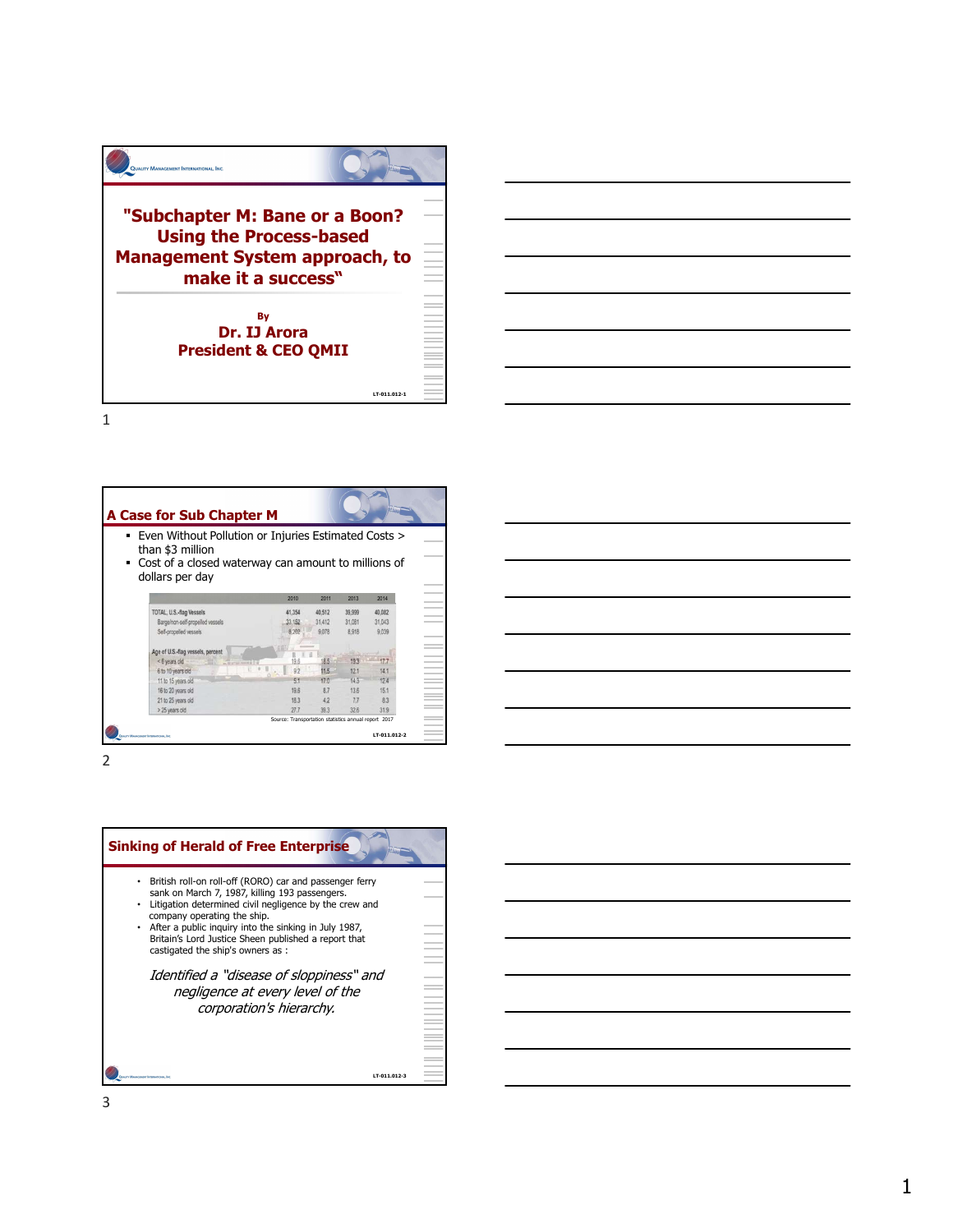









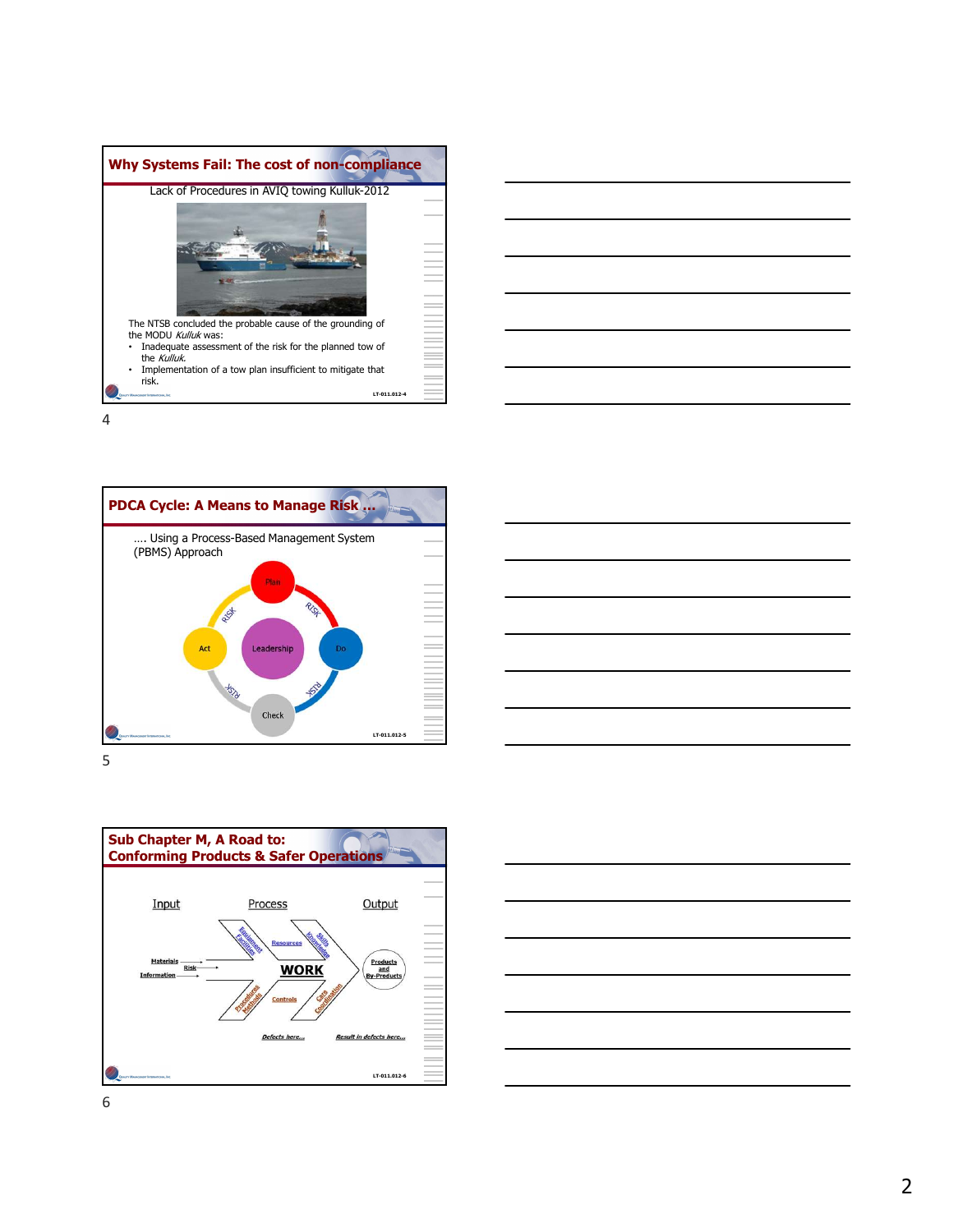









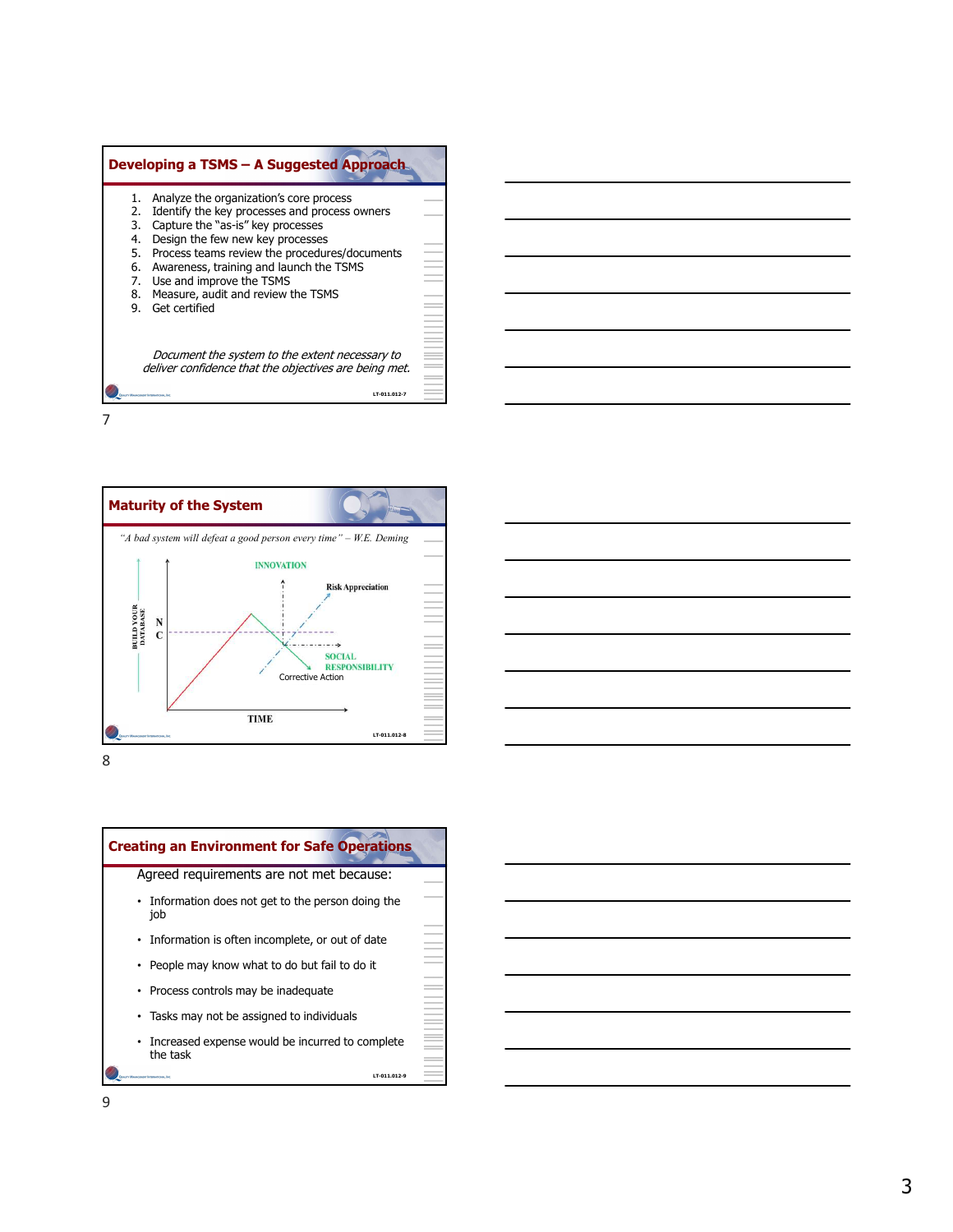



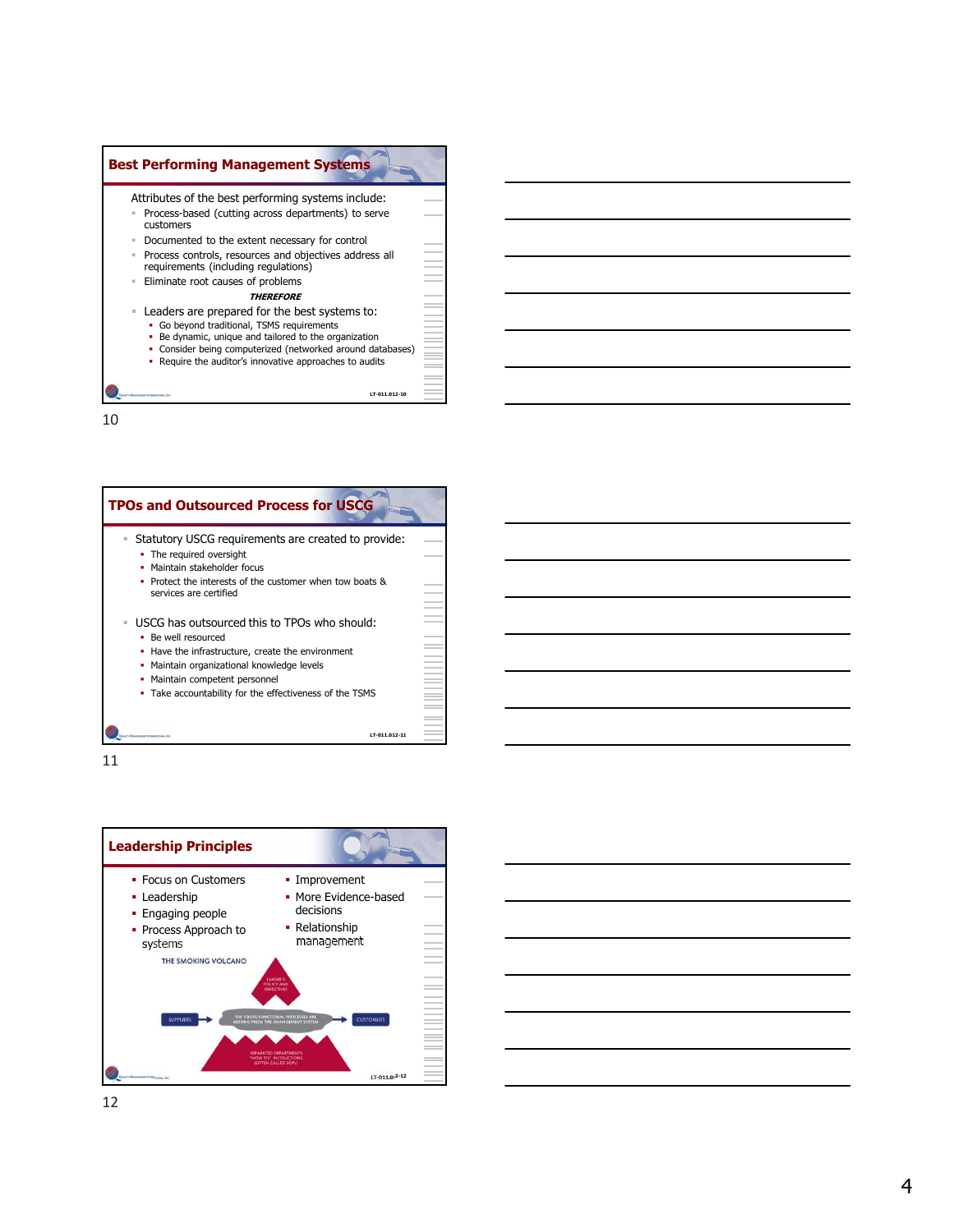| <b>Which Option to Choose?</b>                                                                                                                                |          |  |
|---------------------------------------------------------------------------------------------------------------------------------------------------------------|----------|--|
| <b>OPTION A</b> - The "Coast Guard Option" (46 CFR<br>$\mathbb{R}^n$ .                                                                                        |          |  |
| 136.130(a)(1)). Perhaps best for small towing<br>companies who own just two or three vessels. This                                                            |          |  |
| option requires annual visitation by the CG for the<br>inspections.                                                                                           |          |  |
| <b>OPTION B</b> - The "TSMS" Option (137.130)<br>$\mathbb{R}$ .                                                                                               |          |  |
| More logical choice, for larger operators, for<br>convenience and for the cost. Requires:                                                                     | i<br>I   |  |
| Either Internal (first-party) surveys to be overseen by a TPO<br>$\checkmark$                                                                                 | $\equiv$ |  |
| Or External (TPO) surveys, where the TPO conducts<br>$\checkmark$<br>independent verifications to assess compliance at the<br>appropriate times in the cycle. |          |  |
| The USCG Certificate of Inspection (COI) is:<br>✓                                                                                                             |          |  |
| • Valid for five years<br>• Requires a valid TSMS issued by a TPO.                                                                                            |          |  |
|                                                                                                                                                               |          |  |
|                                                                                                                                                               |          |  |



| <b>Reduce the Burden on the Workforce</b><br>And Human Error                                                        |                       |
|---------------------------------------------------------------------------------------------------------------------|-----------------------|
| • Subchapter M is not only about compliance. It is<br>about building a safety culture.                              |                       |
| • Streamline and reduce the paperwork:<br>• That supports compliance / conformity<br>• By greater use of technology |                       |
| . Identifying common areas and integrating documentation<br>requirements                                            |                       |
| • Motivate the workforce to use and improve the<br>system:<br>• To use the reporting and monitoring systems         |                       |
| • To build a culture of risk assessment / risk-based thinking                                                       | E<br>E<br>E<br>E<br>E |
| . Explore measures to reduce the cost of compliance<br>• Improve monitoring and develop performance                 |                       |
| indicators<br>LT-160.002-15<br>Assortionary Internationals                                                          |                       |